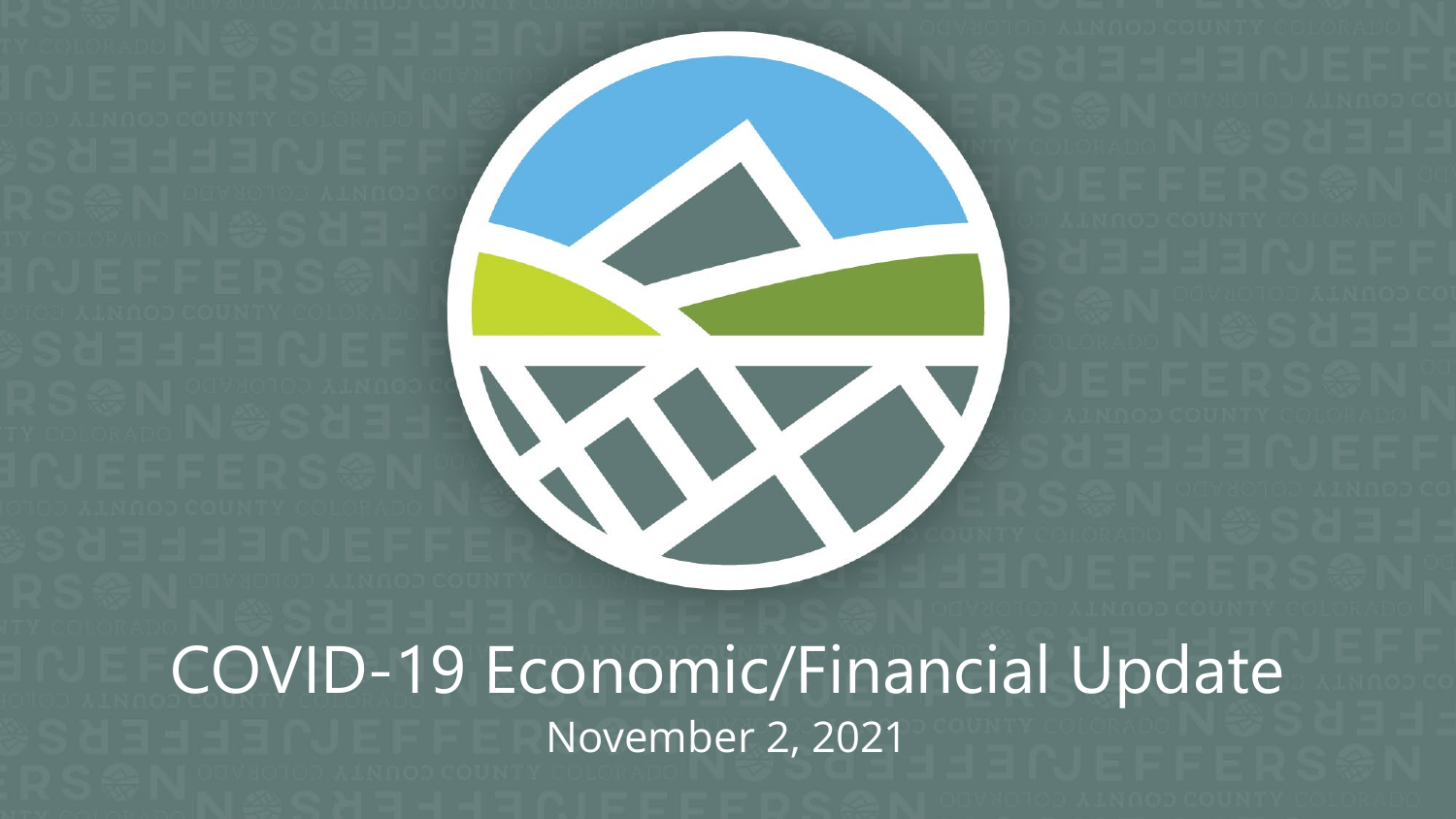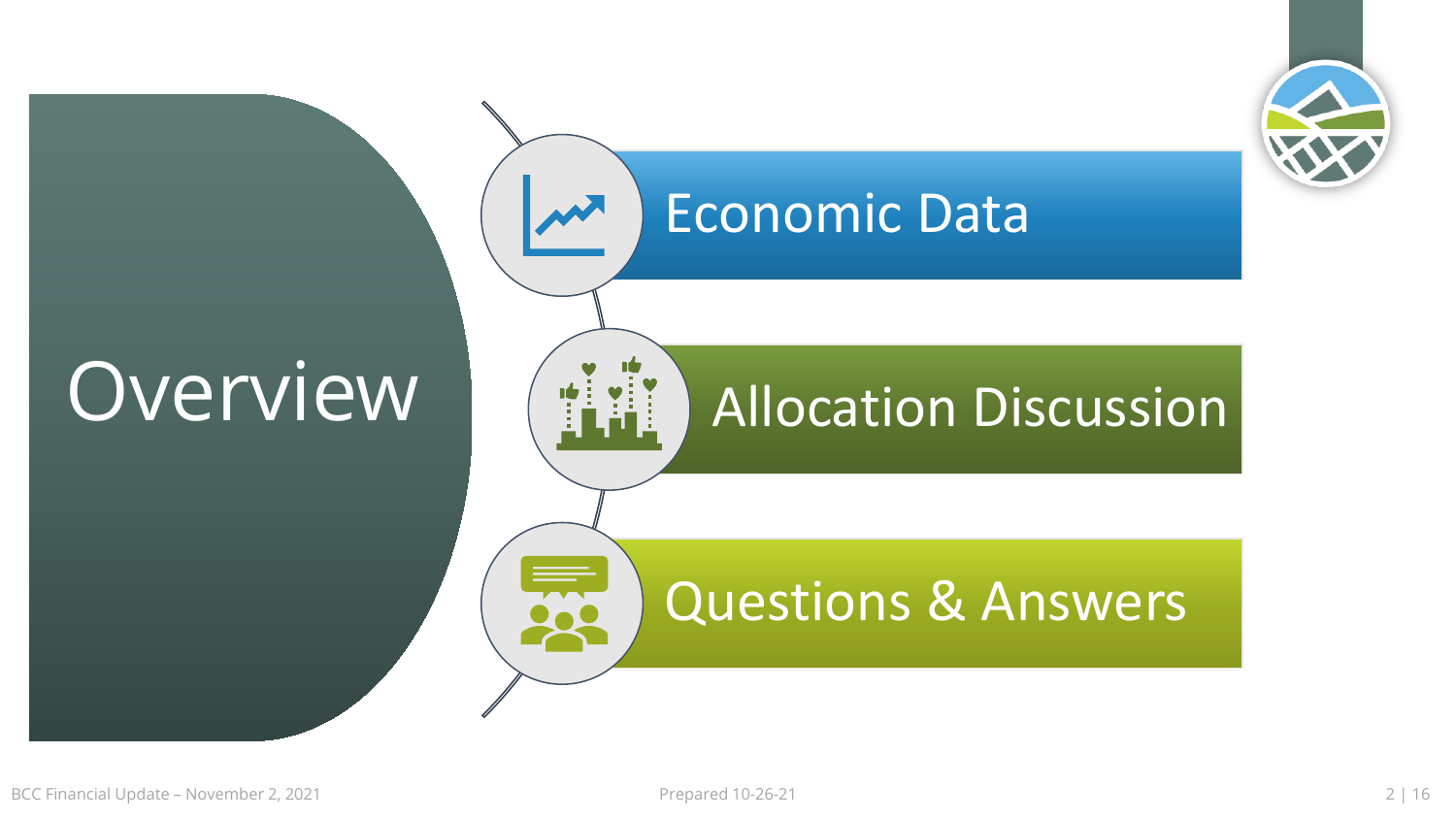

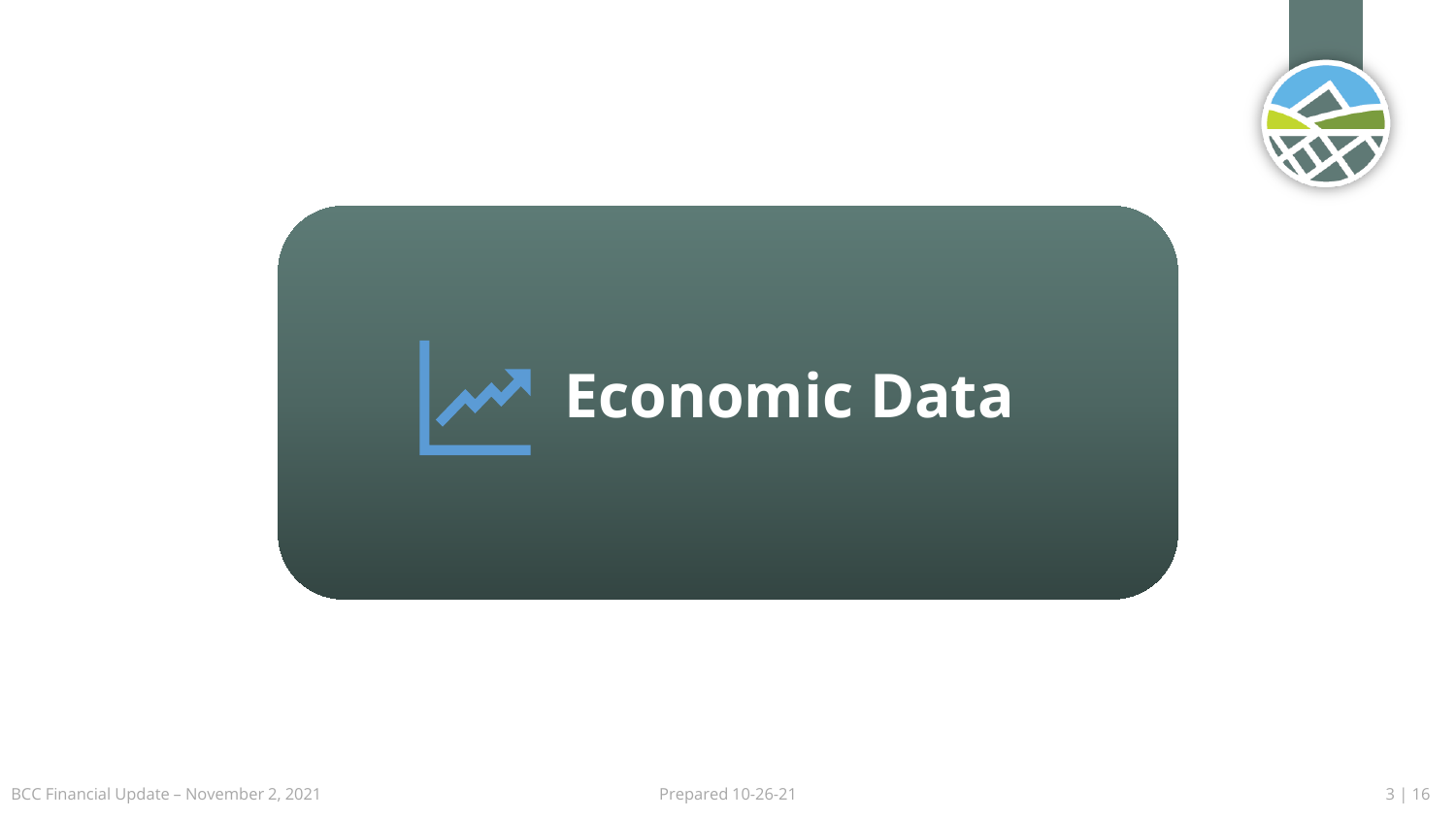#### **ARPA Funding Status – Economic Statistics** United States Real Gross Domestic Product (\$T)

**Real Gross Domestic Product (\$T)**

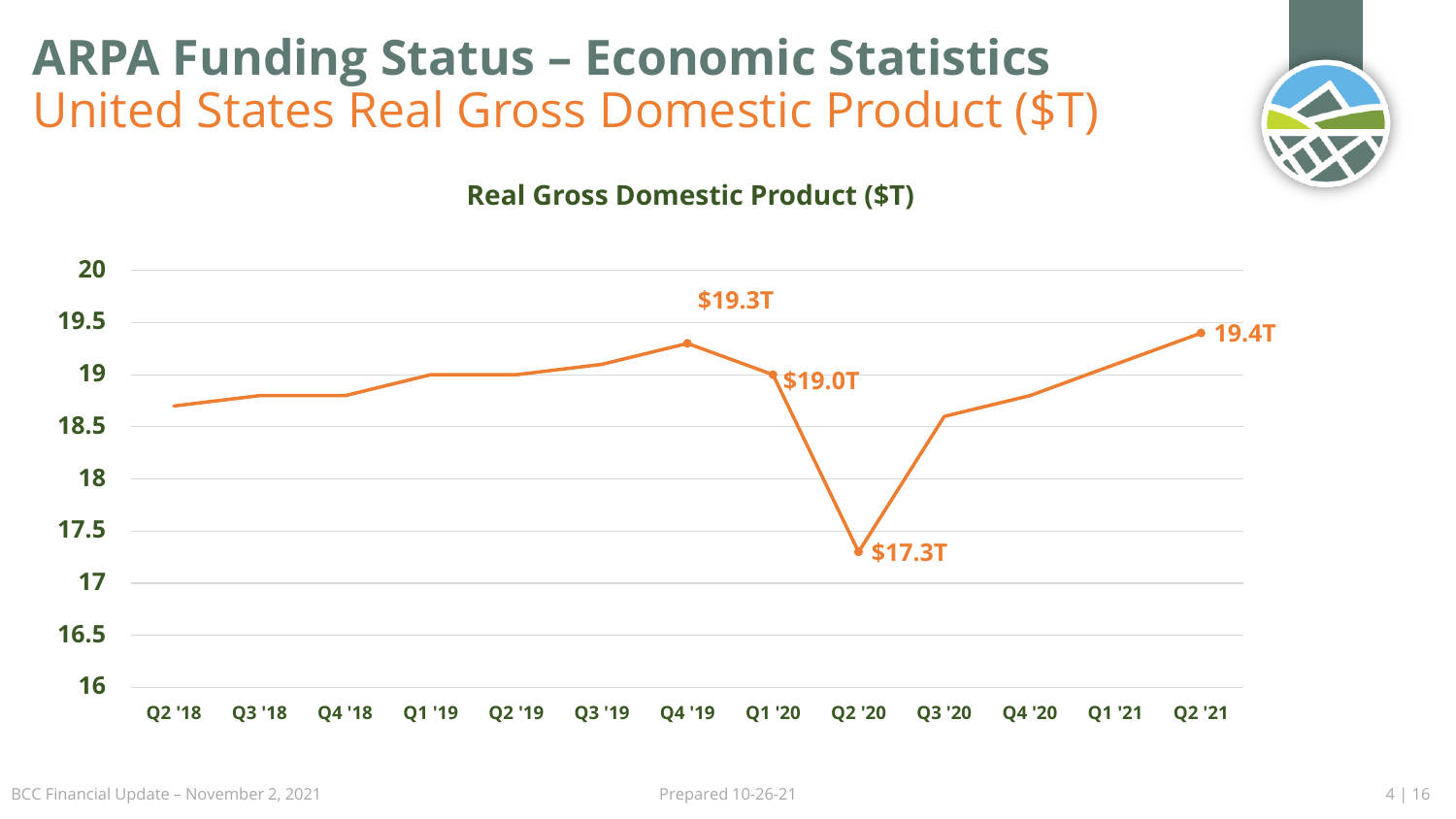#### **ARPA Funding Status – Economic Statistics** Year over Year Inflation



**Year Over Year Inflation**

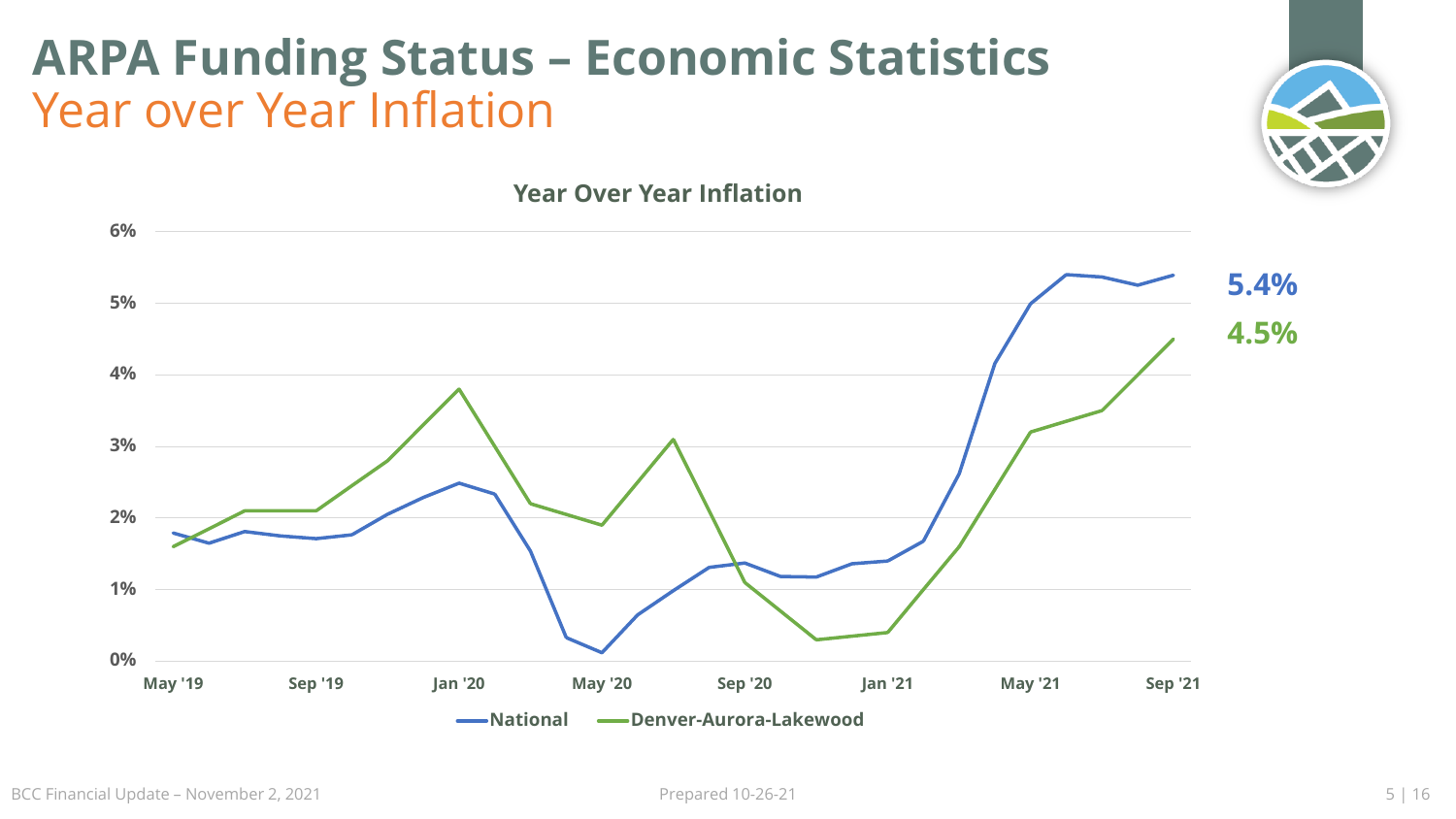#### **ARPA Funding Update – Economic Statistics** Consumer Spending – Jefferson County

#### **Percent Change in All Consumer Spending**

In Jefferson, as of September 26 2021, total spending by all consumers increased by 15% compared to January 2020.



*Source: Opportunity Insights Economic Tracker*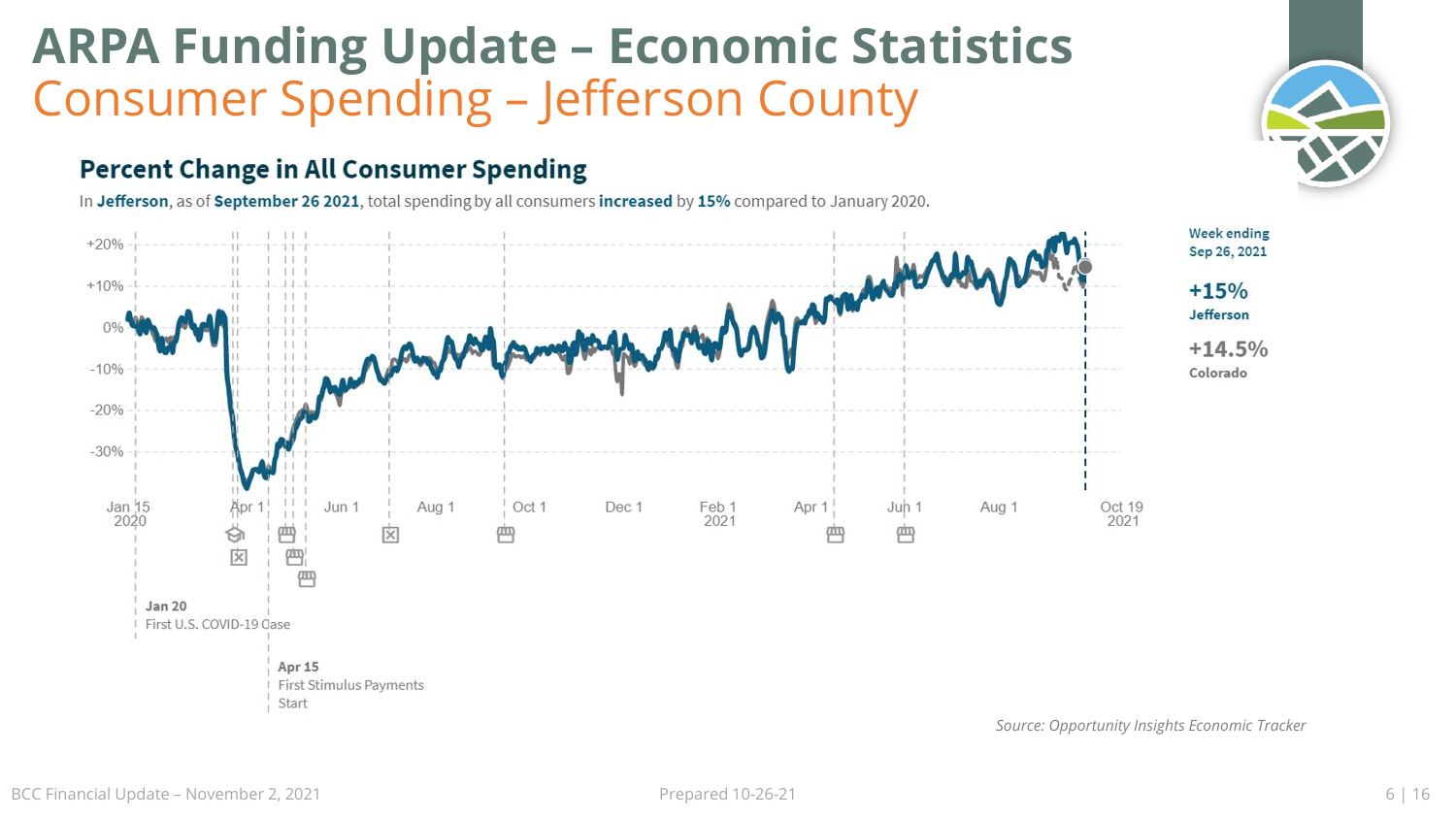#### **ARPA Funding Update – Economic Statistics** Total Sales Growth by Industry

**Retail Sales by Industry, % Change, Jefferson County Jan-Jul 2021 vs. Same Period 2019**

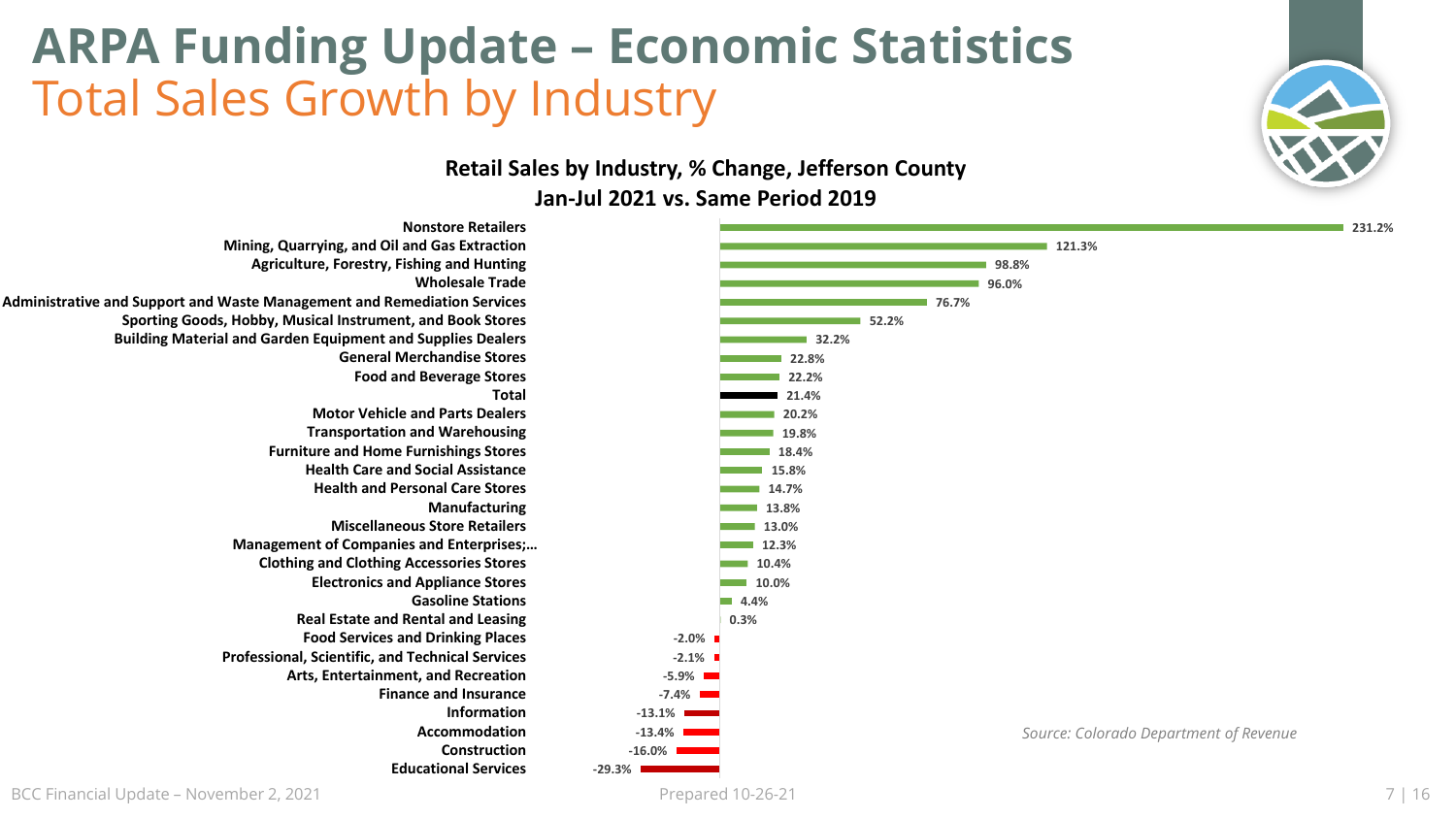#### **ARPA Funding Update – Economic Statistics** Unemployment Rate

**Unemployment Rate**

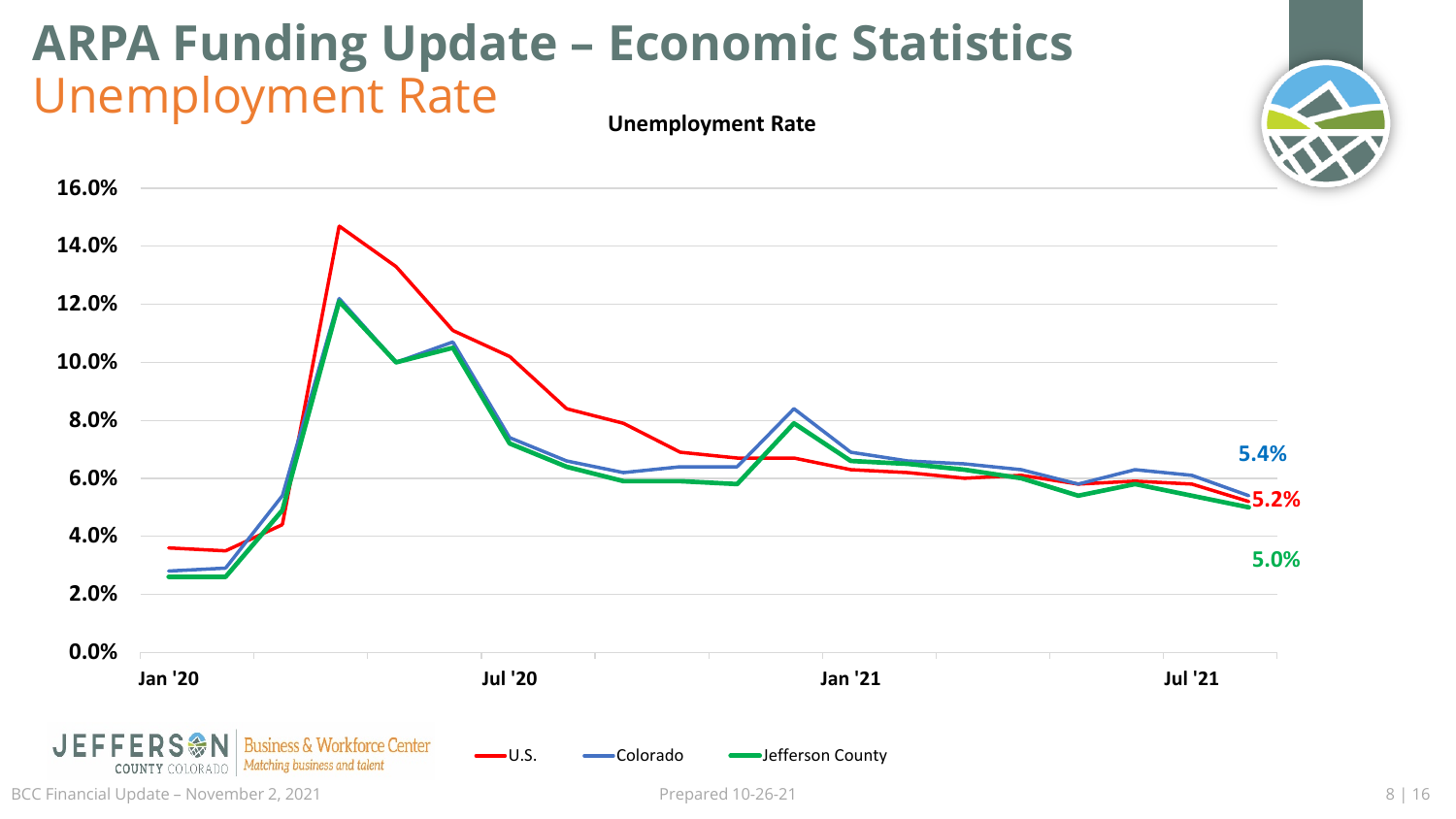#### **ARPA Funding Update – Economic Statistics** Jefferson County Workforce



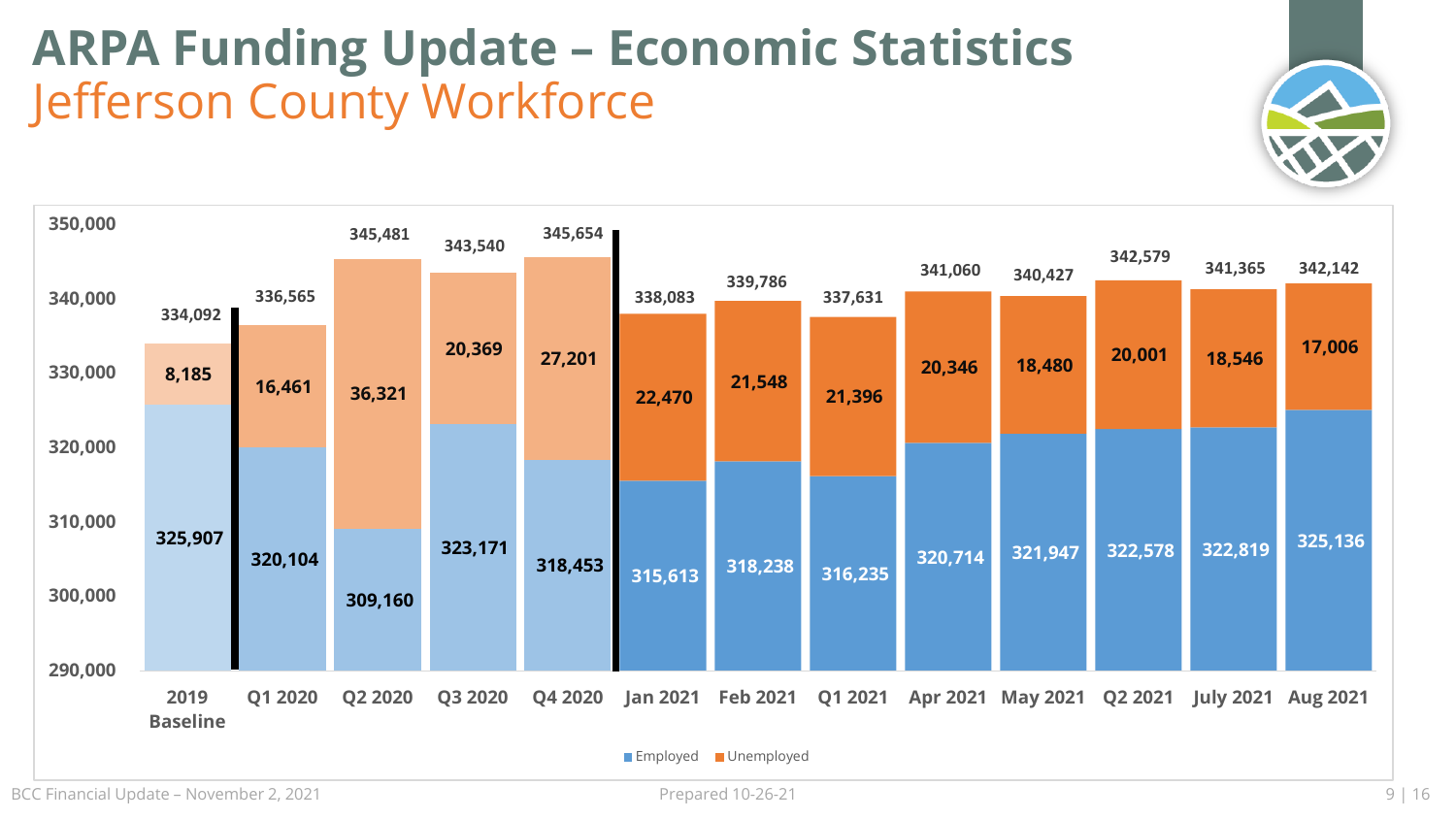#### **ARPA Funding Update – Economic Statistics** Pre-pandemic Housing Costs (Renters)



Percent of Renters Spending > 30% of Household Income on Housing Costs



BCC Financial Update – November 2, 2021 **Prepared 10-26-21** Prepared 10-26-21 10 | 16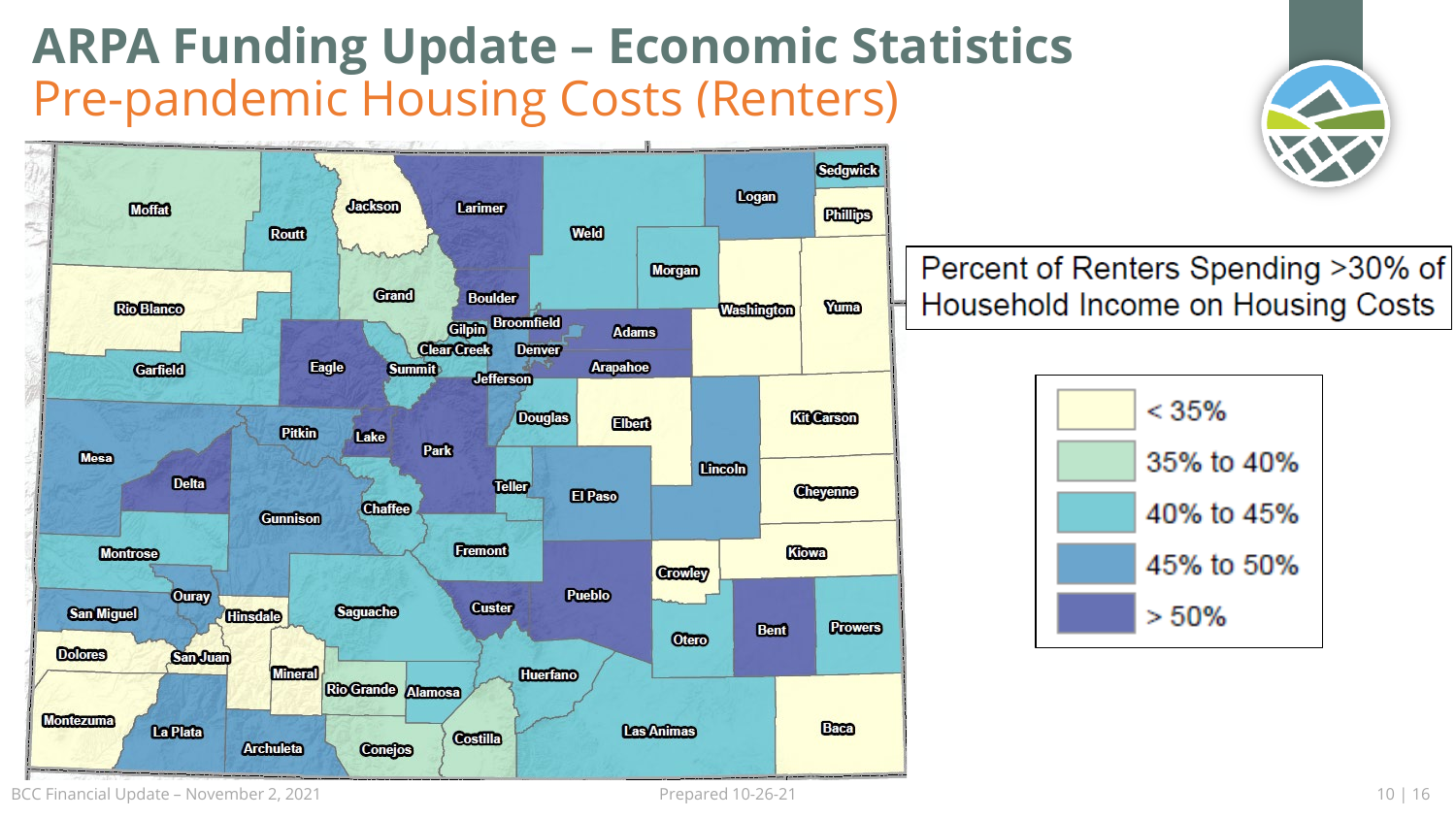#### **ARPA Funding Update – Economic Statistics** Pre-pandemic Housing Costs (Homeowners) **Sedgwick Logan** Jackson **Moffat Darimer Phillips Weld Routt** Percent of Owners Spending > 30% of Morgan Grand Boulder Household Income on Housing Costs **RioBlanco** Yoma Washington **Gipin** Broomfield **Adams Clear Creek Denver Garfield** Eagle **Summit Arapahoe** Jefferson  $< 20%$ **Douglas Kit Carson Elbert Pitkin Lake Rank Mesa** 20% to 22% **Director Delta Teller Cheyenne El Paso Chaffee Gunnison** 22% to 25% **Fremont Montrose Klowa** 25% to 27% **Crowley Rueblo Ouray Custer San Miguel Saguache Hinsdale**  $>27%$ **Prowers Bent**  $O(\epsilon r)$ **Dolores San Juan Mineral Huerfano** RibGande Annosa Montezuma **Las Animas Baca La Plata Costilla Archuleta Conejos**

BCC Financial Update – November 2, 2021 **Prepared 10-26-21** Prepared 10-26-21 11 | 16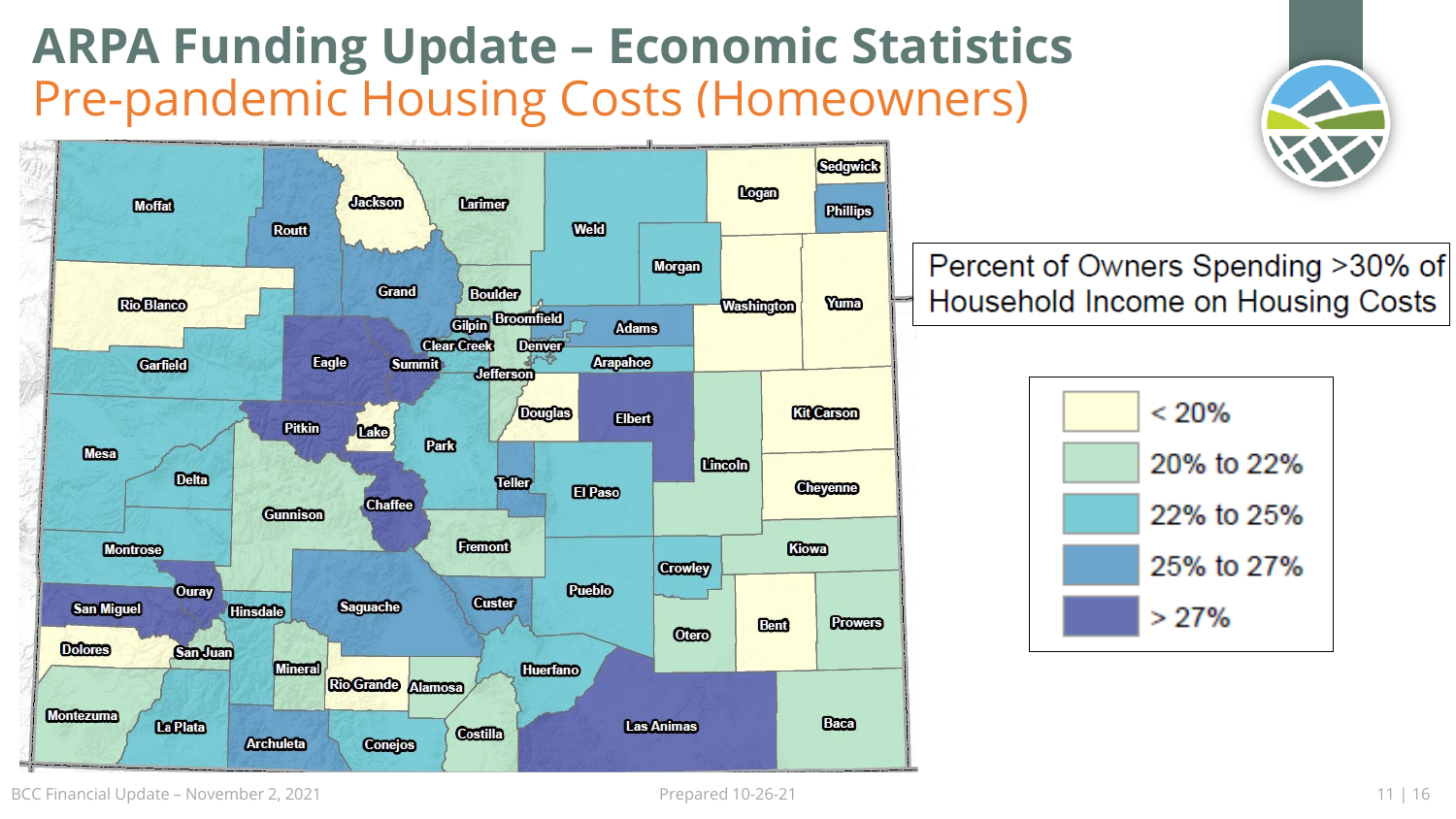

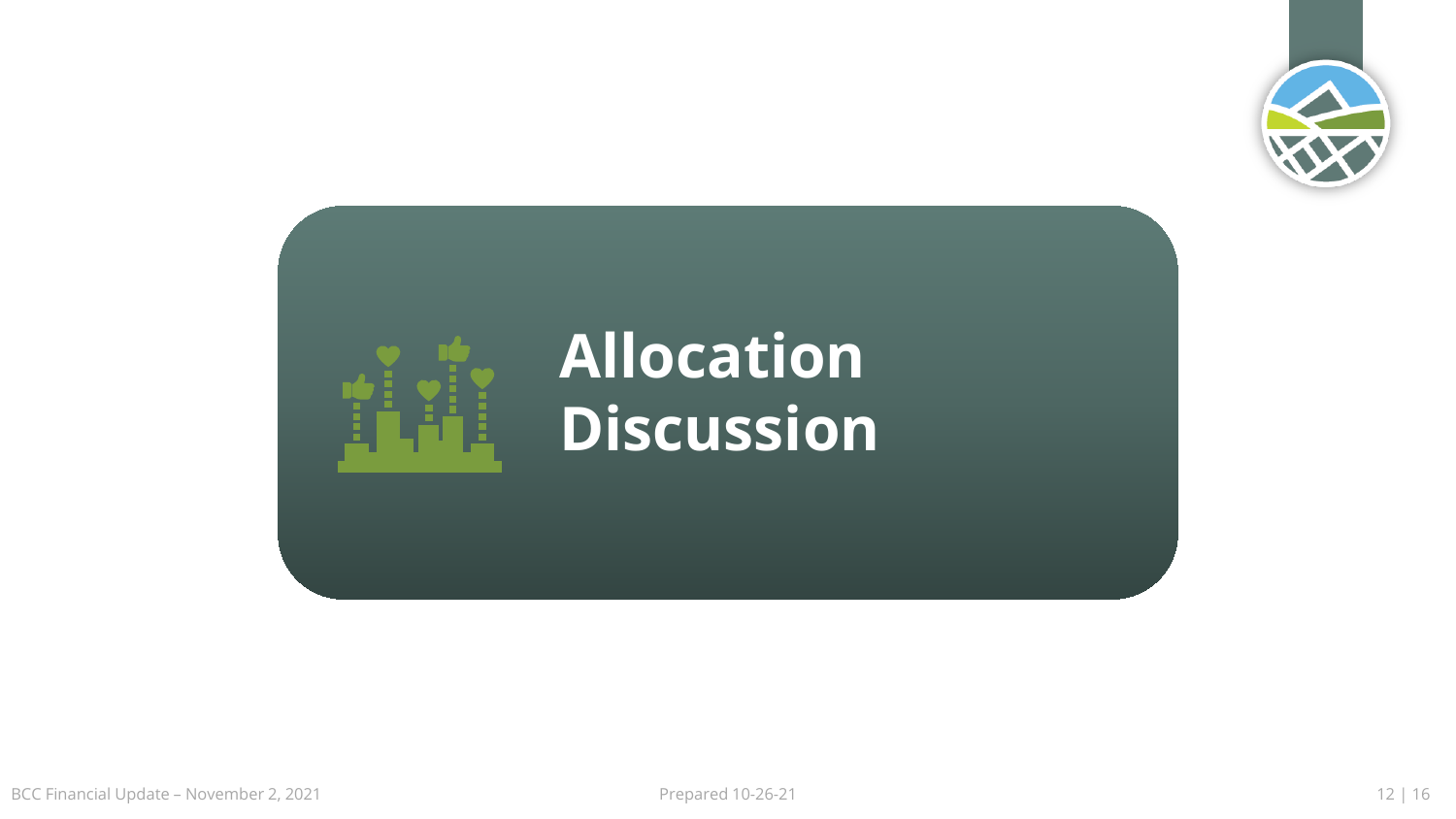## **Direct Award Priority Areas**

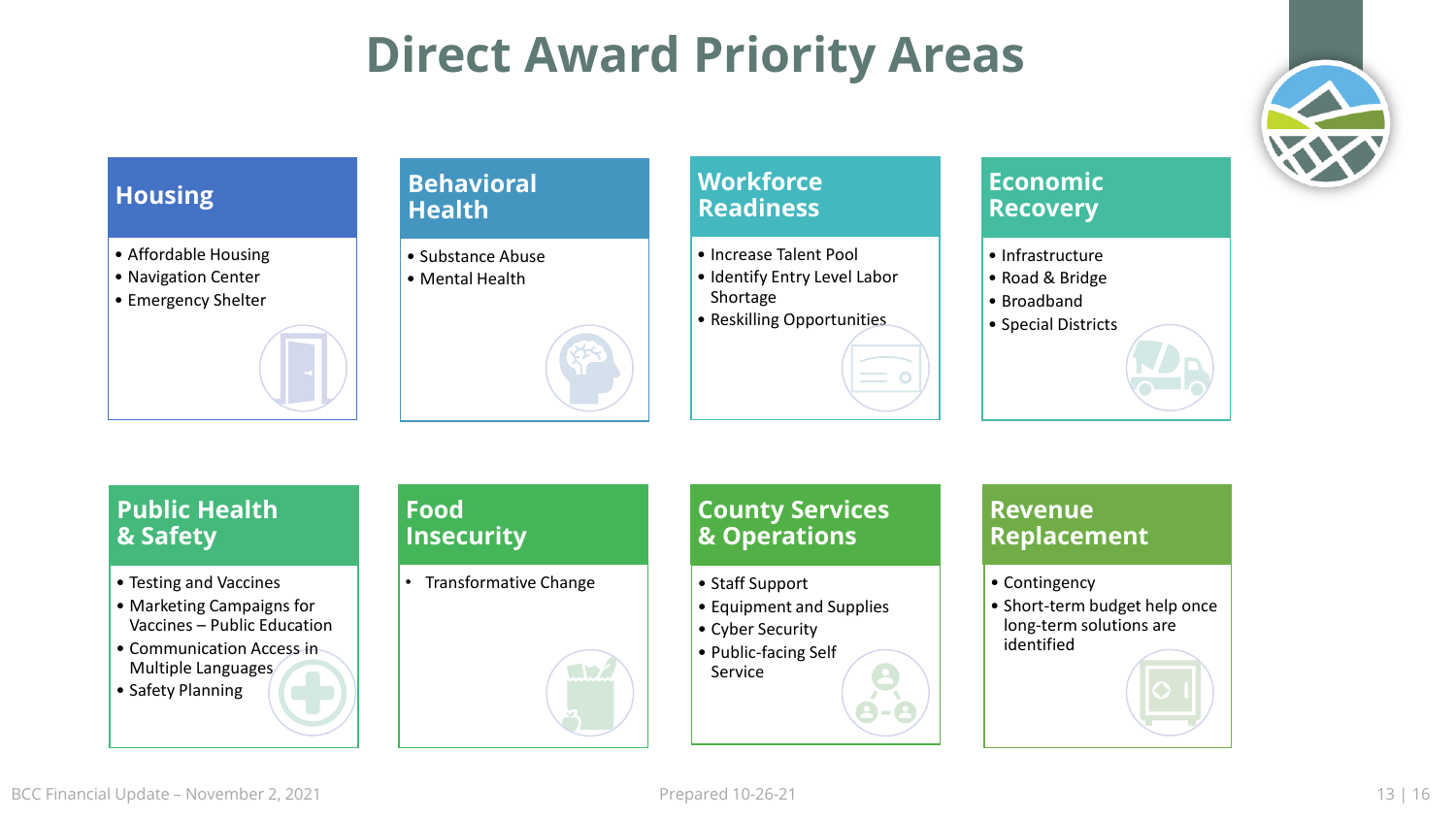### **Current ARPA Fund Status**

ARPA Funds approved by the BCC - for emergency needs that staff couldn't absorb and pandemic items. Remaining Funds to Spend: **\$99.9M**



| <b>Original Award</b>                   | \$113.2 M           |
|-----------------------------------------|---------------------|
| <b>County Emergency Staffing Needs</b>  | \$7.7 <sub>M</sub>  |
| ARPA Team & Accounting Consultant       | \$5.3 <sub>M</sub>  |
| <b>County Services &amp; Operations</b> | \$24 K              |
| <b>Public Health</b>                    | \$231 K             |
| <b>Total Expenses</b>                   | \$13.3 <sub>M</sub> |
| <b>Remaining Funds</b>                  | 599.9 <sub>M</sub>  |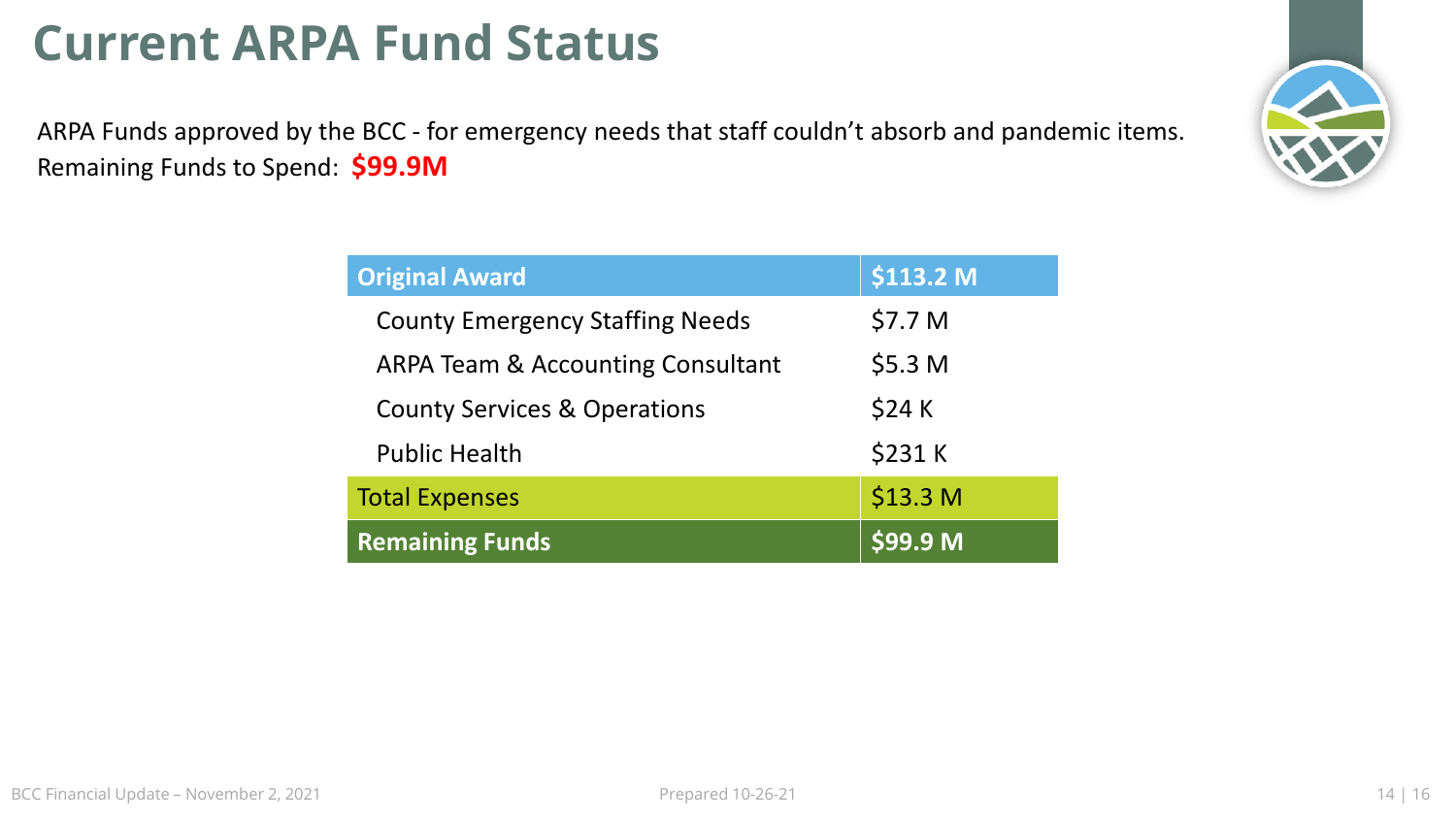# **Next Steps**



- Move Forward with Projects in Priority Areas *AFTER:*
	- Finalizing Needs & Solutions
	- Identifying and Pursuing Other Funding
	- Selecting Key Performance Indicators
	- Final Projects Briefed to BCC for Approval